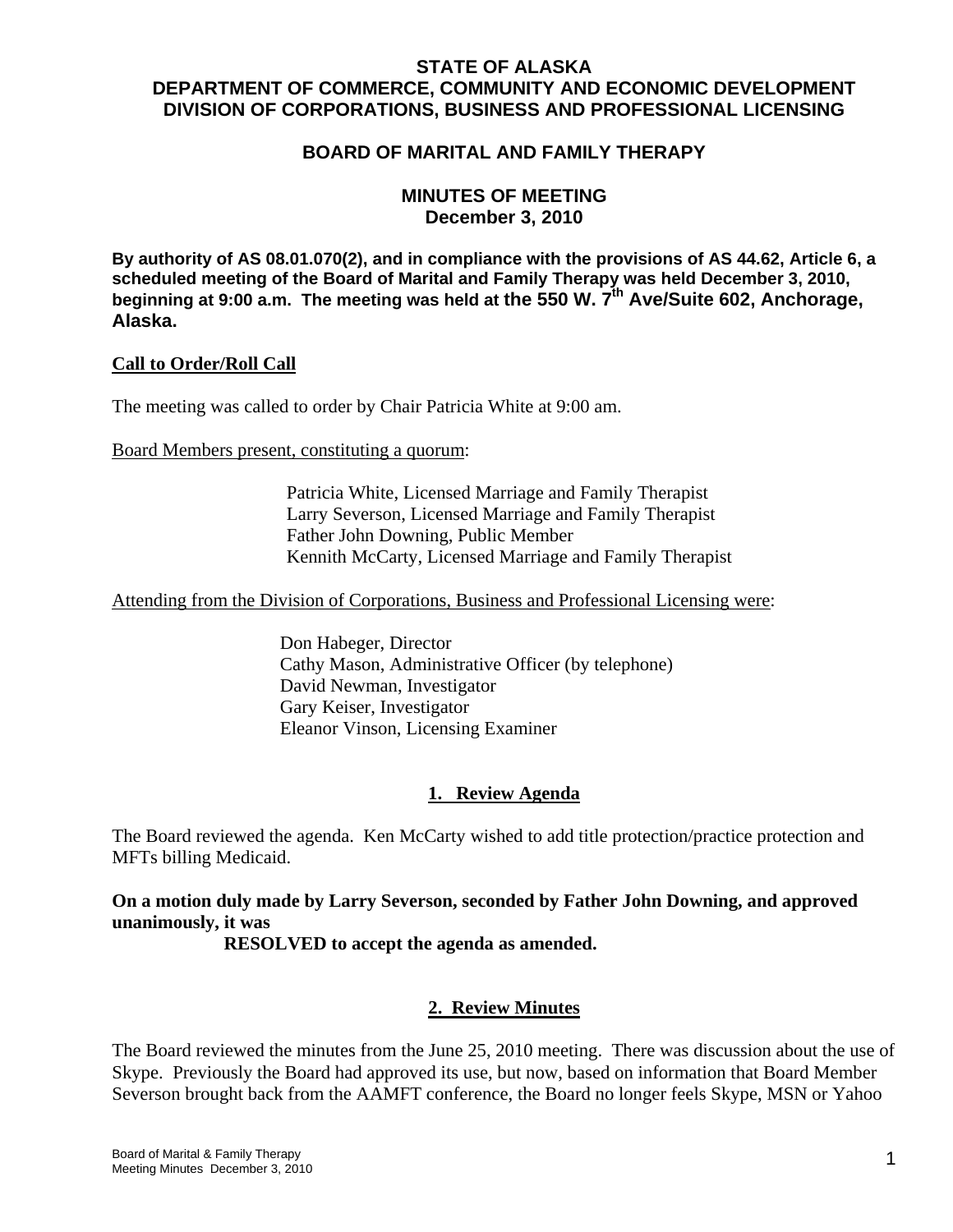is secure enough to use for online therapy. The Board now wishes people to use confidential, HIPPA compliant sites. It was requested that the Licensing Examiner review the tapes from the last meeting to determine exactly what they said about Skype and to write a new letter to Mr. Clampitt, a licensee who had previously enquired about Skype.

The Board will vote by mail ballot on accepting the June 25, 2010, meeting minutes after the research is done.

# **3. Application Review**

The Board reviewed applications and found that several needed more information.

#### **On a motion duly made Larry Severson, seconded by Ken McCarty and approved unanimously, it was RESOLVED accept the following applications:**

**AKMFT** 

**Seven Principles for Making Marriage Work; How they Might Look in Your Office** 

**CODI** 

**Trauma Informed Care** 

**Trauma Specific Interventions** 

**ASAM and Treatment Planning** 

#### **SOUTH PENINSULA BEHAVIORAL HEALTH SERV An Integrated Approach to Childhood Exposure to Violence & Brain Development**

**On a motion duly made Larry Severson, seconded by Father John Downing and approved unanimously, it was RESOLVED accept the following application, pending:**

 **MFT Associate, Kevan Walker** 

## **4. Investigator's Report**

Investigator David Newman attended the meeting and introduced the Board's new Investigator, Gary Keiser.

At this time, there are no open complaints or investigations. Since the last meeting, one was opened, but was closed with no action due to lack of jurisdiction.

## **5. Budget Report**

Administrative Officer Cathy Mason gave the budget report by telephone. Director Don Habeger spoke with the Board regarding the increase in the renewal fees and explained the procedure used to set fees.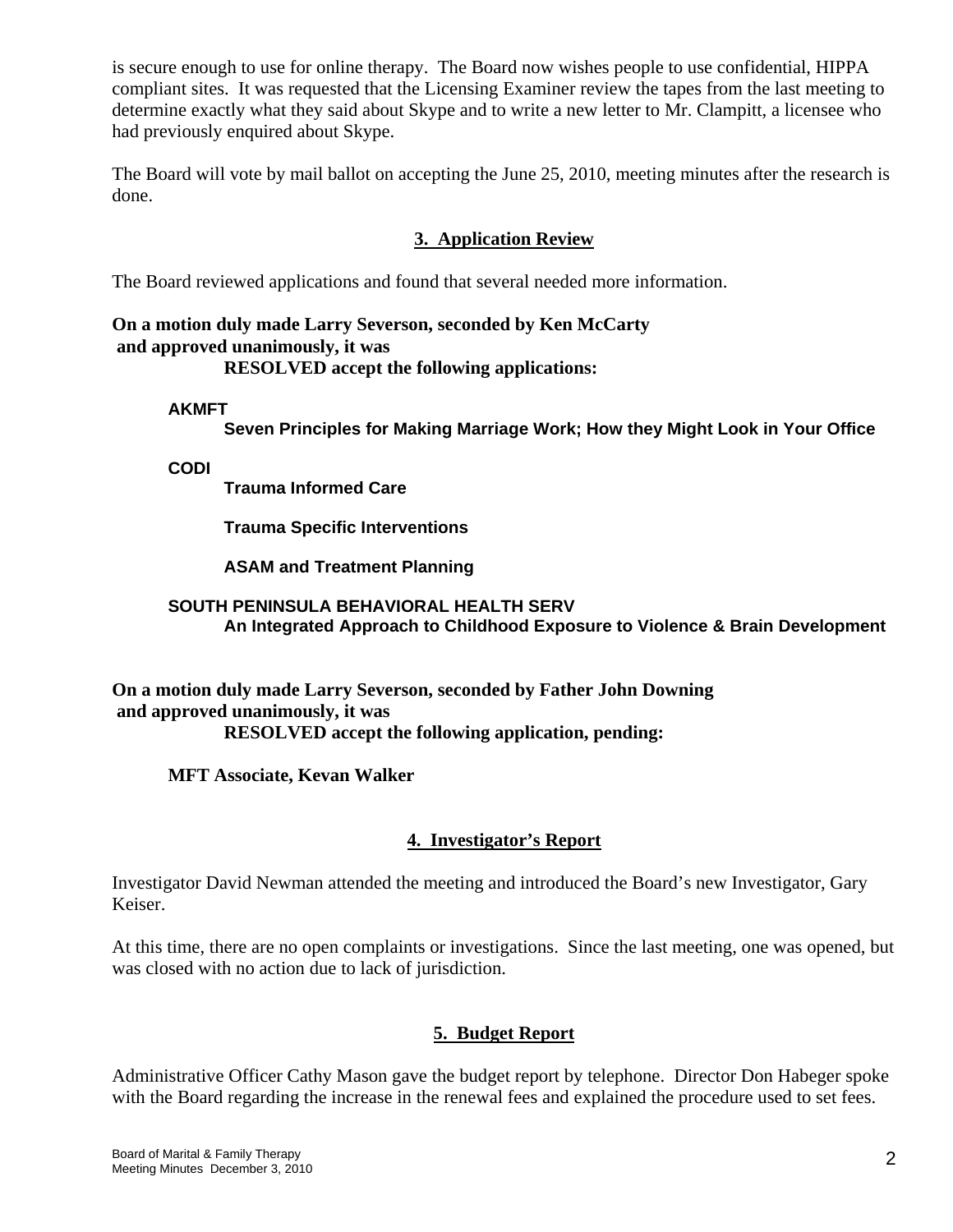Board member McCarty questioned why the numbers of what was owed was different than what he understood at the sunset review. He suggested contacting the Governor's Office to stop the increase.

Board member Severson spoke regarding the inconsistent information given regarding the debt. The roll-forward amount had been going down

It was also noted that the increase went out for public comment and there were few responses sent in to the Department, but those comments were read and acted on. Originally, the suggested amount of the renewal was to be \$900.00, but after reading the comments, the Director worked to reduce the amount. He revisited the costs and reviewed ways to cut expenses. The final amount of the renewal is \$865.00.

He agreed that the debt had been going down and there had been headway made, but there are statutory requirements that must be followed:

**Sec. 08.01.065. Establishment of fees.** (a) ………… (c) Except as provided in  $(f) - (i)$  of this section, the department shall establish fee levels under (a) of this section so that the total amount of fees collected for an occupation approximately equals the actual regulatory costs for the occupation.

Ms. Mason explained that the fees must cover indebtedness and the biennium expenses. There is a need to continue in cost reduction. Part of the reason that the costs are up from previous years is because there has, for part of the past two years, been a complete Board (five members) from all areas of the state and the Board met four times in the last fiscal year. Program costs for FY2009 were \$20,839.00. Program costs for FY2010 were \$33,006.00. These costs must be paid for, along with the roll-forward amount. Director Habeger is trying to support the Board and their efforts, but must control costs.

There was discussion regarding keeping costs down. The Board consensus was that meeting numbers will be cut down. It was noted that conferences are needed to keep up with what is going on at the national level and will affect Alaska, and the Director explained that there are priorities for all Board travel, with the main priority being the board meetings.

The Chair voiced a worry that the higher costs could cause some to not renew, thus resulting in less money coming in; but cautioned that the Board needed to wait and see if there was a large number not renewing their licenses.

# **6. Public Comment**

There was no public comment.

# **7. Old Business**

## a. Regulation change 12 AAC 19.130

There is a discrepancy between 08.63.120 and 12 AAC 19.130, in that the statutes says one must be licensed in Alaska ("under this chapter") to qualify to be an MFT supervisor; however, the regulation says you may qualify if you "hold a license to practice marital and family therapy in this state or another jurisdiction".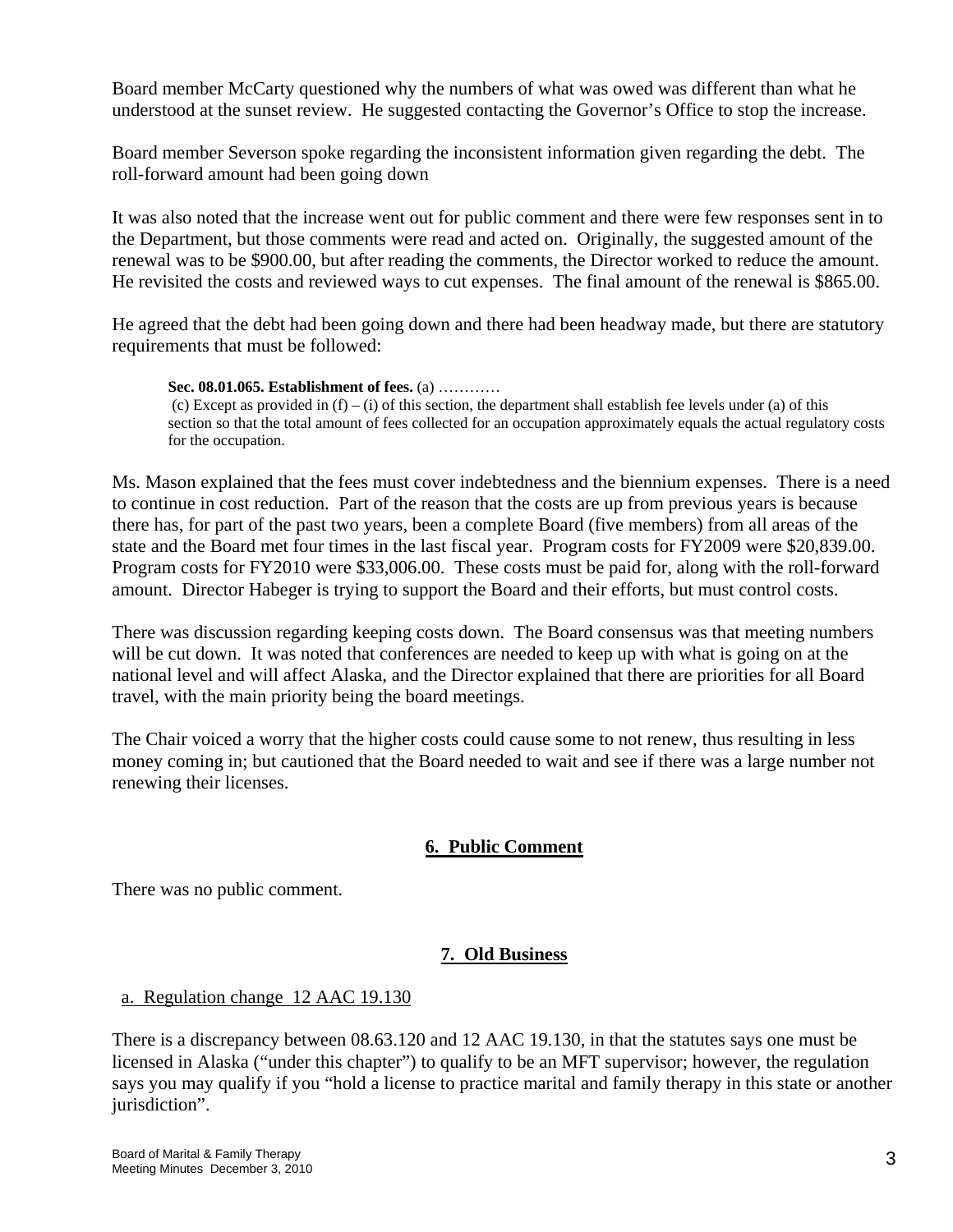**Sec. 08.63.120. Authorized supervisors.** (a) A person may not supervise a person under this chapter unless approved by the board to be a supervisor.

(b) A person who supervises a licensee under this section must….

(2) be licensed under this chapter; and…

**12 AAC 19.130. SUPERVISED EXPERIENCE.** (a) The board will, in its discretion, approve the supervised experience of an applicant to satisfy the requirements of AS  $08.63.100(a)(3)(B)(vi)$  and  $(C)(ii)$  if the supervisor

(1) hold a license to practice marital and family therapy in this state or another jurisdiction;

The Board of Marital and Family Therapy wished to make a change to the regulation 12 AAC 19.130 because of the discrepancy. The Board discussed the two rules at the last meeting and had decided that they would change the regulation to match the statute, but the Department of Law had additional questions.

Upon review of the statute and regulation, the Board determined they had another change for both the statutes and the regulations pertaining to having a supervisor's experience be as a licensed marital and family therapist. At this time, per the statute Sec. 08.63.120, a supervisor must have five years of experience in marital and family therapy. The Board wishes the statute to be changed to reflect that a supervisor must have five years of experience as a licensed marital and family therapist. The Board will pursue having the statute changed.

The Department of law determined that 12 AAC 19.210 establishes the requirements for an approved supervisor, not 12 AAC 19.130. They proposed that 12 AAC 19.130 (b) be repealed.

**12 AAC 19.130. SUPERVISED EXPERIENCE.** (a) The board will, in its discretion, approve the supervised experience of an applicant to satisfy the requirements of AS  $08.63.100(a)(3)(B)(vi)$  and  $(C)(ii)$  if the supervisor (1) is approved by the board; and

(2) verifies the applicant's experience on a form provided by the department.

(b) For the purposes of this section, an approved supervisor must

(1) hold a license to practice marital and family therapy in this state or another jurisdiction;

(2) hold a master's or doctorate degree from a regionally accredited educational institution in marital and

family therapy and have practiced marital and family therapy for at least five continuous years; or

(3) be a master's degree or doctorate level mental health professional whose education meets the requirements of AS 08.63.100(a)(3)(B).

## **On a motion duly made Kennith McCarty, seconded by Father John Downing and approved unanimously, it was**

# **RESOLVED to accept the suggestion to repeal 12 AAC 19.130 (b) and instruct the Regulations Specialist to send the change out for public notice**

The Board discussed changes they would like made to 12 AAC 19.210(a)(3). They wish to change the regulation so a supervisor must be licensed as a marital and family therapist for five continuous years. The supervisor applicant now has to have only practiced marital and family therapy for five years.

# **12 AAC 19.210. APPROVED SUPERVISORS.** (a) The board will approve a person to be an approved

supervisor under this chapter if the applicant submits

- (1) a complete, notarized application on a form provided by the department;
- (2) verification of a current license under AS 08.63.100 to practice marital and family therapy;
- (3) documentation of having practiced marital and family therapy for five years; and
- (4) documentation of having completed at least six contact hours of education related to the practice of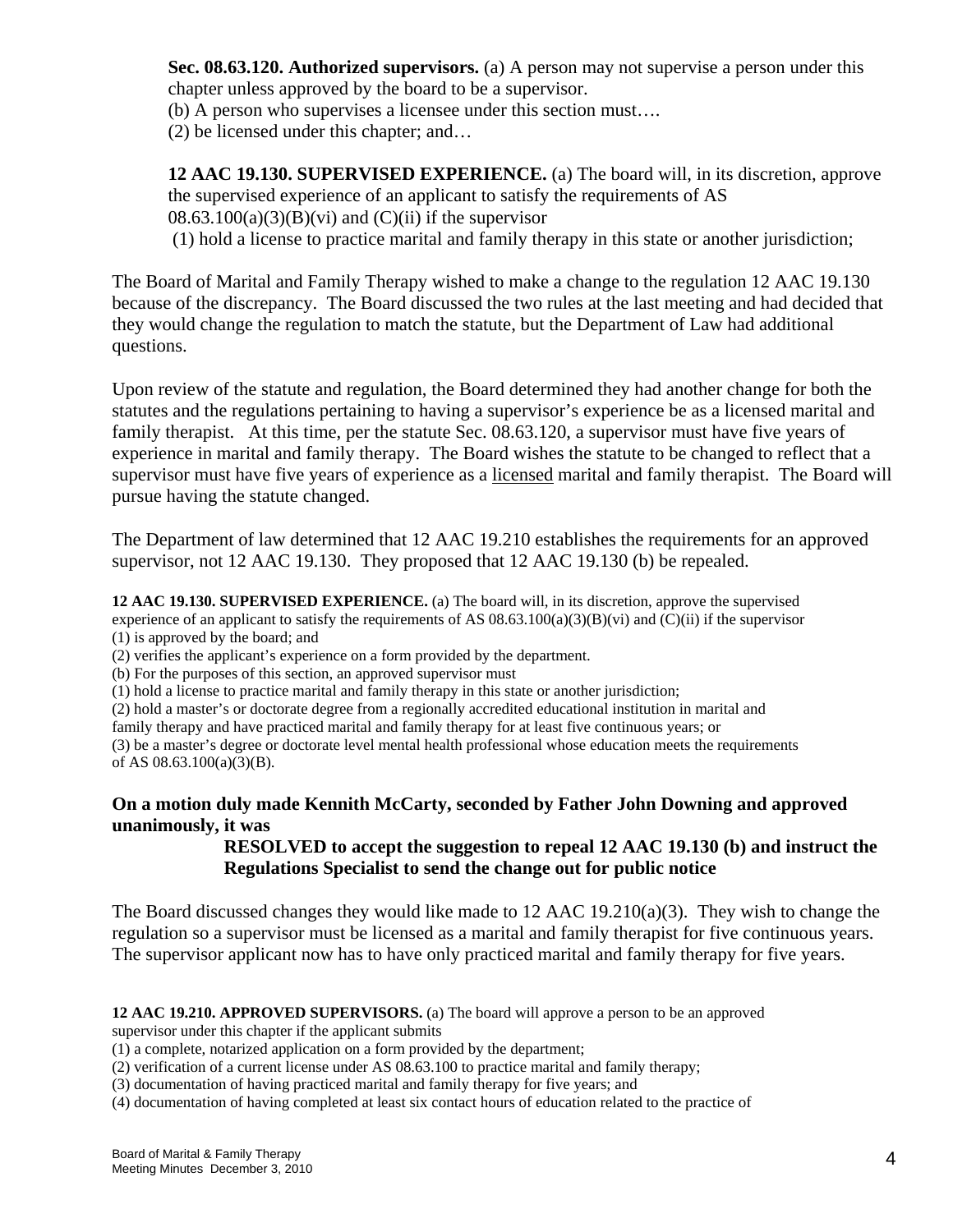supervising a marital and family therapist within the last two years.

(b) To maintain approval under AS 08.63.120 and this section, a supervisor shall document at the time of license renewal that during the concluding license period the supervisor completed at least two contact hours of continuing education related to the practice of supervising a marital and family therapist. A supervisor may also include those two contact hours of continuing education in the total continuing education contact hours required for license renewal in 12 AAC 19.310.

(c) If a person does not maintain approval as an approved supervisor under AS 08.63.120 and this section because of noncompliance with the continuing education requirements of (b) of this section, the person may apply to the board for reinstatement of the approval. The board will reinstate the approval if the applicant (1) submits

(A) a complete, notarized application on a form provided by the department; and

(B) documentation of compliance with the continuing education requirements of (b) of this section; and

(2) complies with the requirements of AS  $(0.63.120$  and  $(0.2)$  and  $(3)$  of this section.

## **On a motion duly made Kennith McCarty, seconded by Larry Severson and approved unanimously, it was**

**RESOLVED to change 12 AAC 19.210(a)(3) to read:** 

**(3) documentation of having practiced as a licensed marital and family therapist for five continuous years; and** 

#### b. AKMFT Liaison report

Board member Ken McCarty is the Liaison between the AKMFT and the Board. He reported that they had their annual meeting with seminar and there were sixty attendees. There is a concern about the fees. The organization has contracted for on-line research for tele-therapy and on-line therapy.

#### c. Yearly Report

This was a "FYI" for the Board to begin working on their goals and objectives. The Board went over their upcoming goals.

 This conversation led to some discussion once again regarding the increase in fees. Ken McCarty wanted to ask that the governor put a stay on the fee increase until all information is gathered as to what the fee should be. Father Downing agreed, citing public safety if a large number of applicants do not renew their licenses.

Larry Severson does agree that the increase is inconsistent with what the Board had been previously told, but feels the current administration is now giving good information and would like to work with them. The issues that the Board addressed previously are a concern, but we do not know the impact. He feels that the Board can focus on reducing transportation and meeting costs and work with the Director and staff so they know the Board's concerns. It is premature to take the step to contact the governor, especially since the renewal forms have been mailed out.

The Board discussed strategy for working on the fee increase. The Board invited Director Habeger to return to their meeting because of some new questions that some members felt were not answered. The Director returned to the meeting to discuss their concerns.

Board Member McCarty discussed issues regarding the Division having to reduce debt this year per statute and the historical deficit roll-forward. He would like the Division to be open to the idea to reduce the fees and give licensees the benefit of the doubt and make Alaska a place for businesses.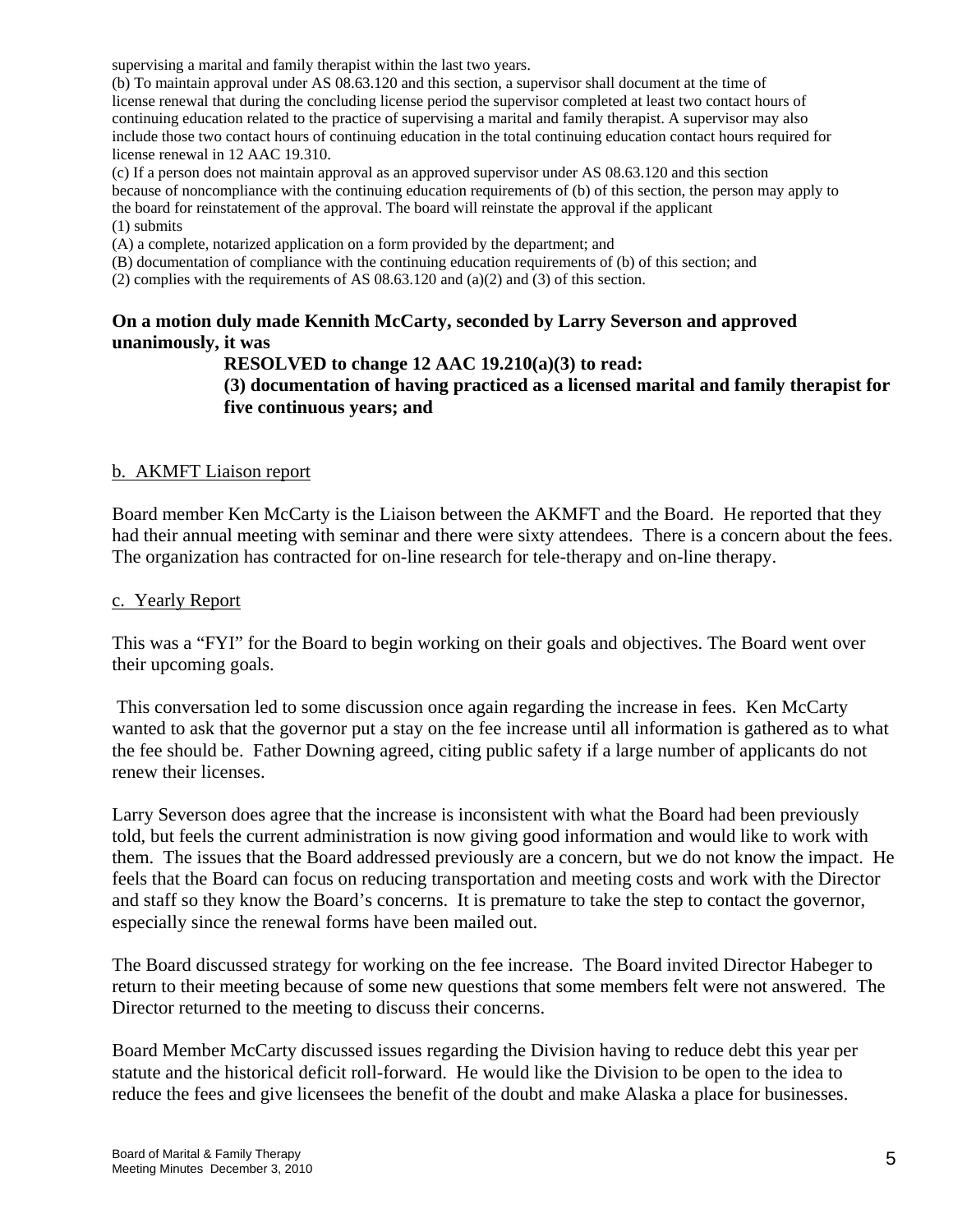Chair White noted that the precedent had been to roll-forward the debt. She was concerned that license fees may not go down and wanted the Division to know the Board is concerned. She does not want the licensee numbers to go down. She questioned how to keep this license in existence if that happens.

The Director is working with the Board, but there are regulatory obligations that he must follow. He is aware that it could cause angst, but his intent is to work together with the Board.

The Board feels that this Board needs to do all they can to reduce/regulate costs and work together with the Division.

## d. Internet counseling

The Board had been going to review the National Board for Certified Counselor' statement of principles for guiding internet counseling ("The Practice of Internet Counseling"). No action was taken on this item. It will be brought to the next meeting.

## **9. New Business**

## a. Year End form for statute change requests

For year-end reporting, there is a questionnaire that must be completed if the Board wishes to submit any statute change requests to the Division.

#### b. Mail out ballots

Chair White wished to discuss the need for mail out ballots vs meetings. Because the meetings will be so far apart, the Board will continue with mail-out ballots, but they need to be returned in a more timely manner. The licensing examiner will try telephoning members when they are sent out by email.

#### c. Report on the AAMFT conference

Board Member Larry Severson attended the AAMFT conference and gave a report on it.

There were agenda items brought up at the conference that directly affect the way the Alaska Board works. The main item is on-line therapy. Previously, the Alaska Board had approved Skype as an option to use for on-line therapy. The AAMFT conference brought to light that Skype, MSN and Yahoo are not confidential sites. It is the Board consensus that Therapists must use secure, confidential sites. One of these sites is MyTherapyNet.com.

#### d. Face to face CEUs/video-internet

There have been questions on whether or not live teleconferences are considered "face-to-face" if being used for continuing education hours. If the video/internet conference is in real-time (not recorded), meets the requirements of someone attending a conference in person and attendance can be verified, it would be considered "face-to-face".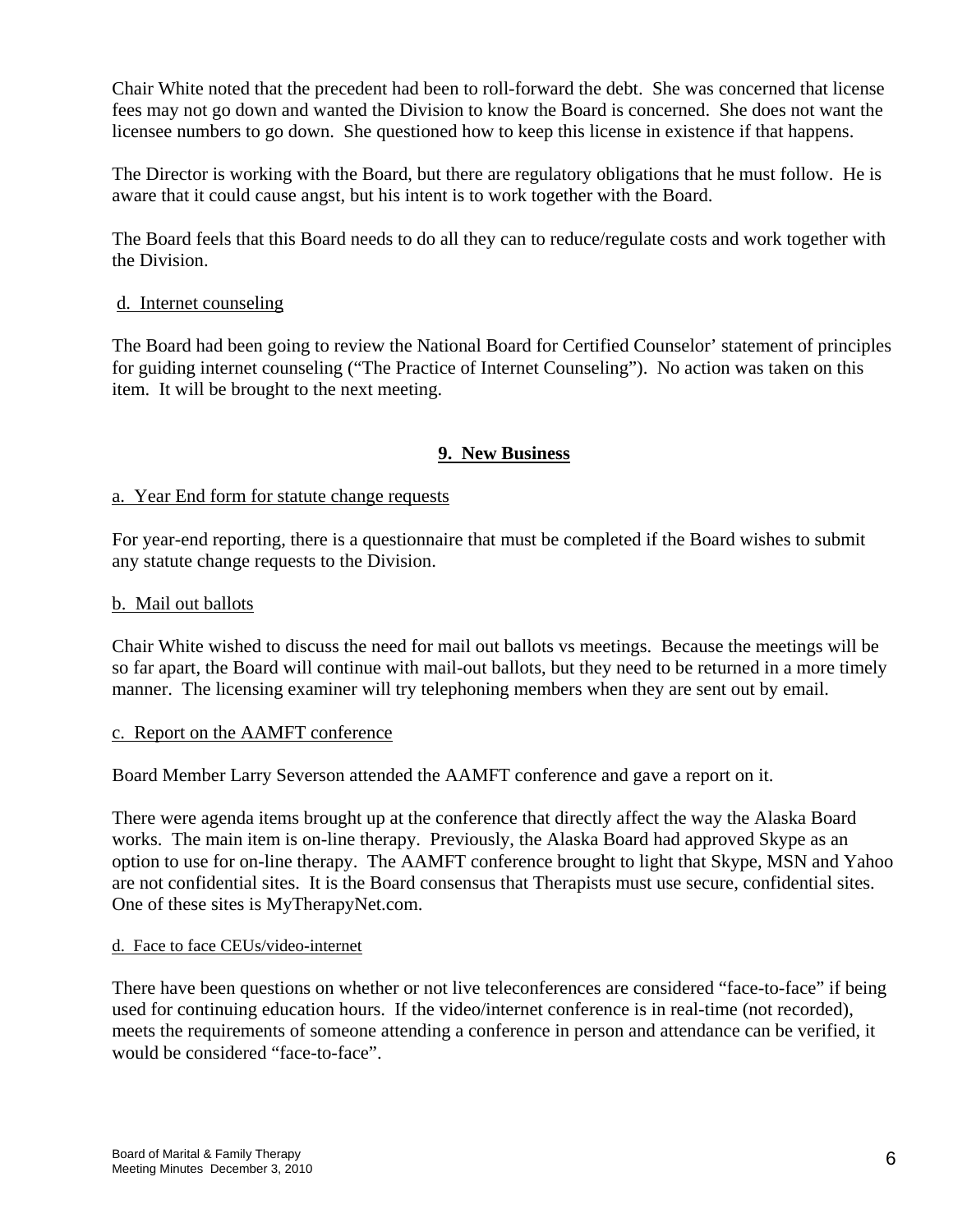#### e. Recruiting new MFT supervisors

There was a short discussion on recruiting more MFT supervisors. The Board will make sure the state association is aware that more are needed when they attend the AkAMFT luncheon today.

#### f. Title and practice protection

There was a short discussion regarding title and practice protection. At this time, MFTs have title, not practice protection. This will be brought to the next meeting.

#### g. MFT/Medicaid statute change

There was a short discussion regarding a regulatory change for Medicaid billing. This will be brought to the next meeting.

## **9. Correspondence**

There were no correspondence items for this meeting. (some are in other places on agenda)

# **11. Board Business**

a. Ethics reports There were no Ethics reports submitted.

b. Task List

c. Schedule next meeting March 25, 2011 in Juneau (later changed to March 18, 2011)

d. Sign meeting minutes The previous Board meeting minutes will be signed after researching minute tapes and voted on.

e. Travel Authorizations The travel authorizations were signed.

f. Board travel/conferences

# **On a motion duly made by Father John Downing, seconded by Kennith McCarty, and approved unanimously, it was**

 **RESOLVED to adjourn meeting.** 

The meeting was adjourned at 3:55 pm.